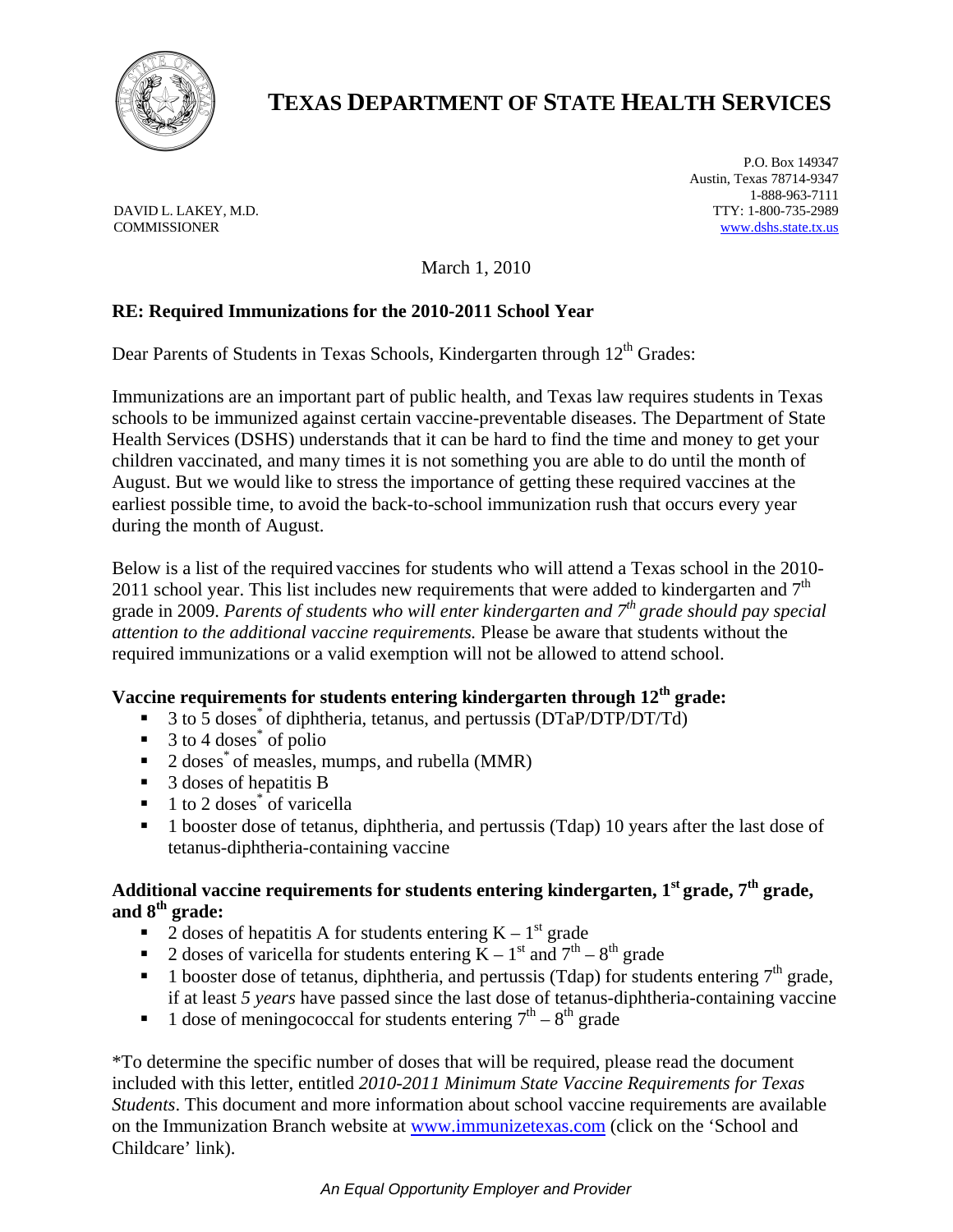Required Immunizations for the 2010-2011 School Year March 1, 2010 Page 2

If you need help determining which vaccines your child needs for the 2010-2011 school year, and/or when to get the vaccines, please contact your child's doctor or immunization clinic, or your city/county health department.

For information on where you can take your child to get free or reduced-cost vaccines, check with your city/county health department, or call 2-1-1 Texas. This is a three-digit toll free number that provides information on health and social services for your area.

You may also call the Immunization Branch Customer Service number (800) 252-9152 if you have questions or need more information about immunization requirements.

Sincerely,

Adolfo M.  $\mathcal{N}$ aladez, M.D., M.P.H. **Assistant Commissioner** Division for Prevention and Preparedness Services

Enclosure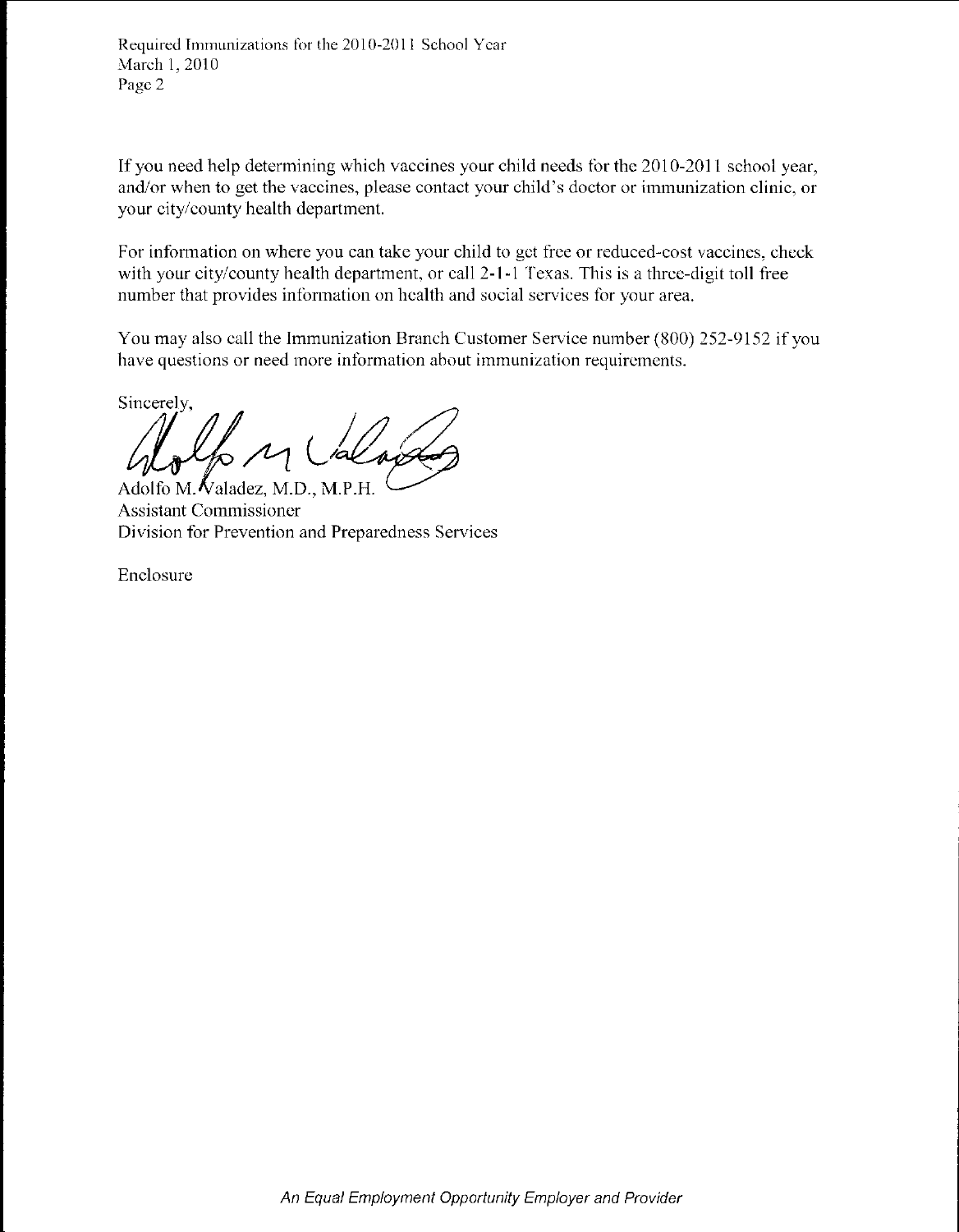# **2010-2011 Texas Minimum State Vaccine Requirements for Students Grades K-12**

This chart summarizes the vaccine requirements incorporated in Title 25 Health Services, §§ 97.61-97.72 of the Texas Administrative Code (TAC).

This chart is not intended as a substitute for consulting the TAC, which has other provisions and details. The Department of State Health Services is granted authority to set immunization requirements by the Education Code, Chapter 38, Health & Safety, Subchapter A, General Provisions.

# **IMMUNIZATION REQUIREMENTS**

**A student shall show acceptable evidence of vaccination prior to entry, attendance, or transfer to a child-care facility or public or private elementary or secondary school in Texas.** 

| Vaccine Required                                       | Minimum Number of Doses Required by Grade Level |                       |                                                |                                                         |                                                           | <b>NOTES</b>                                                                                                                                                                                                                                                                                                                                                                                                         |
|--------------------------------------------------------|-------------------------------------------------|-----------------------|------------------------------------------------|---------------------------------------------------------|-----------------------------------------------------------|----------------------------------------------------------------------------------------------------------------------------------------------------------------------------------------------------------------------------------------------------------------------------------------------------------------------------------------------------------------------------------------------------------------------|
| (Attention to notes and footnotes)                     | $K-1^{st}$                                      | $2nd - 6th$           | 7 <sup>th</sup>                                | 8 <sup>th</sup>                                         | $9^{th} - 12^{th}$                                        |                                                                                                                                                                                                                                                                                                                                                                                                                      |
| Diphtheria/Tetanus/Pertussis<br>$(DTaP/DTP/DT/Td)^{1}$ | 5 doses or<br>4 doses                           | 5 doses or<br>4 doses | 3 doses                                        | 3 doses                                                 | 3 doses                                                   | 5 doses of diphtheria-tetanus-pertussis vaccine; one dose must have been<br>received on or after the 4 <sup>th</sup> birthday. However, 4 doses meet the<br>requirement if the 4th dose was received on or after the 4th birthday. For<br>students aged 7 years and older, 3 doses meet the requirement if one dose<br>was received on or after the 4 <sup>th</sup> birthday.                                        |
| Tetanus/Diphtheria/Pertussis<br>(Tdap)                 |                                                 |                       | 1 Tdap/Td<br>booster<br>within last<br>5 years | Tdap/Td<br>booster<br>within last<br>$10 \text{ years}$ | I Tdap/Td<br>booster<br>within last<br>$10 \text{ years}$ | For 7 <sup>th</sup> grade: 1 dose of Tdap is required if at least 5 years have passed<br>since the last dose of tetanus-diphtheria-containing vaccine.<br>For 8 <sup>th</sup> -12 <sup>th</sup> grade: 1 dose of Tdap is required when 10 years have passed<br>since the last dose of tetanus-diphtheria-containing vaccine. Td is<br>acceptable in place of Tdap if a medical contraindication to pertussis exists. |
| Polio <sup>1</sup>                                     | 4 doses or<br>3 doses                           | 4 doses or<br>3 doses | 4 doses or<br>3 doses                          | 4 doses or<br>3 doses                                   | 4 doses or<br>3 doses                                     | 4 doses of polio; one dose must be received on or after the 4 <sup>th</sup> birthday.<br>However, $\bar{3}$ doses meet the requirement if the $3rd$ dose was received on or<br>after the 4th birthday.                                                                                                                                                                                                               |
| Measles, Mumps, and Rubella <sup>1,2</sup><br>(MMR)    | 2 doses                                         | 2 doses               | 2 doses                                        | 2 doses                                                 | 2 doses                                                   | The first dose of MMR must be received on or after the 1 <sup>st</sup> birthday. For K<br>and 1 <sup>st</sup> grade, 2 doses of MMR are required. For $2nd - 12th$ grade the<br>requirement is 2 doses of a measles-containing vaccine, and one dose each<br>of rubella and mumps vaccine.                                                                                                                           |
| Hepatitis $B^2$                                        | 3 doses                                         | 3 doses               | 3 doses                                        | 3 doses                                                 | 3 doses                                                   | For students aged 11-15 years, 2 doses meet the requirement if adult<br>hepatitis B vaccine (Recombivax) was received. Dosage and type of<br>vaccine must be clearly documented. (Two 10 mcg/1.0 ml of Recombivax).                                                                                                                                                                                                  |
| Varicella <sup>1,2,3</sup>                             | 2 doses                                         | 1 dose                | 2 doses                                        | 2 doses                                                 | 1 dose                                                    | The first dose of varicella must be received on or after the first birthday. 2<br>doses are required for K, $1st$ , $7th$ , and $8th$ grade. 1 dose is required for all<br>other grade levels. For any student who receives the first dose on or after<br>13 years of age, 2 doses are required.                                                                                                                     |
| Meningococcal                                          |                                                 |                       | 1 dose                                         | 1 dose                                                  |                                                           |                                                                                                                                                                                                                                                                                                                                                                                                                      |
| Hepatitis $A^{1,2}$                                    | 2 doses                                         |                       |                                                |                                                         |                                                           | The first dose of hepatitis A must be received on or after the first birthday.                                                                                                                                                                                                                                                                                                                                       |

<sup>1</sup> Receipt of the dose up to (and including) 4 days before the birthday will satisfy the school entry immunization requirement.<br><sup>2</sup> Serologic confirmation of immunity to measles, mumps, rubella, hepatitis B, hepatitis A, (chickenpox) on or about (date) and does not need varicella vaccine." This written statement will be acceptable in place of any and all varicella vaccine doses required.